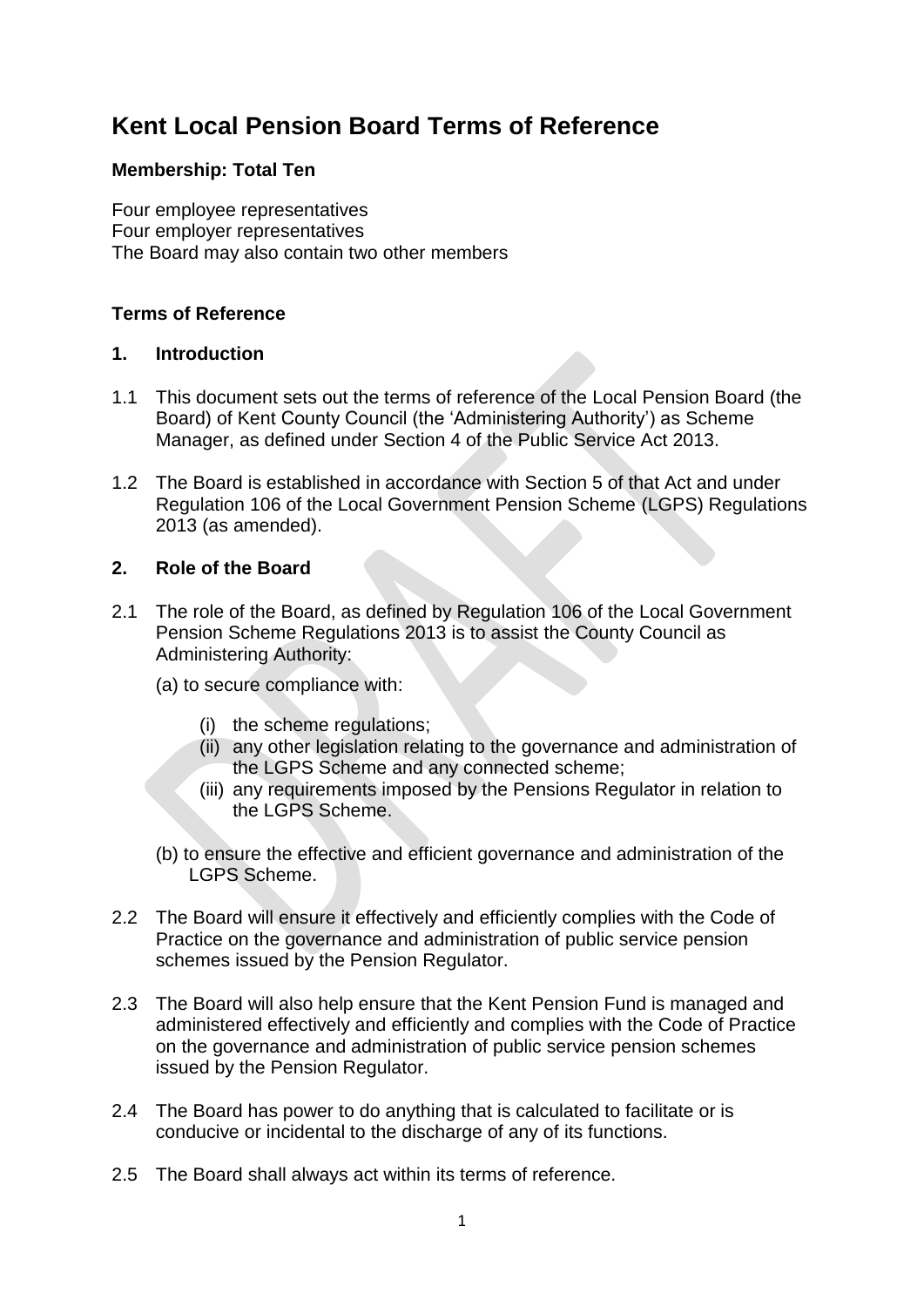#### **3. Establishment of the Board**

3.1 The Board was established on 1 April 2015, subsequent to approval by Kent County Council on 26 March 2015.

#### **4. Appointment of members of the Board and voting rights of Board members**

4.1 The composition of the members of the Board is as follows:

The Board shall consist of at least eight members and may contain up to 10 members. It shall be constituted as follows:

- i) Four employer representatives;
- ii) Four scheme member representatives;
- iii) The Board may also contain two independent members.
- 4.2 The Board shall be constituted as follows:
	- Employer representatives
		- 2 x Kent County Councillors

- 2 x other employer representatives to come from nominations from other employers in the fund (e.g. District, Borough and Parish Councils, Academies, Police, Fire and other scheduled or admitted body employers in the Kent Pension Fund).

- Member representatives
	- 1 x Unison nominated representative

- 3 x other member representatives, at least one staff and one pensioner representative is desirable.

- The Board may also contain other non-voting members - 2 x members from an external source (to be recommended by the appointments panel).
- 4.3 Scheme member and employer representatives shall be appointed in equal number and shall together form the majority of the Board membership.
- 4.4 Nominations from District or Borough Councils may not be for representatives who also serve as County Councillors.
- 4.5 No officer or Elected Member of the Administering Authority who is responsible for the discharge of any function of the Administering Authority under the Regulations may serve as a member of the Board.
- 4.6 Each Board member so appointed shall serve for 4-year renewable periods, from date of appointment, with a maximum of 8 years.
- 4.7 Each Board member should endeavour to attend all Board meetings during the year. Substitutes are allowed for two member representatives and for two employer representatives providing they have undertaken the relevant training.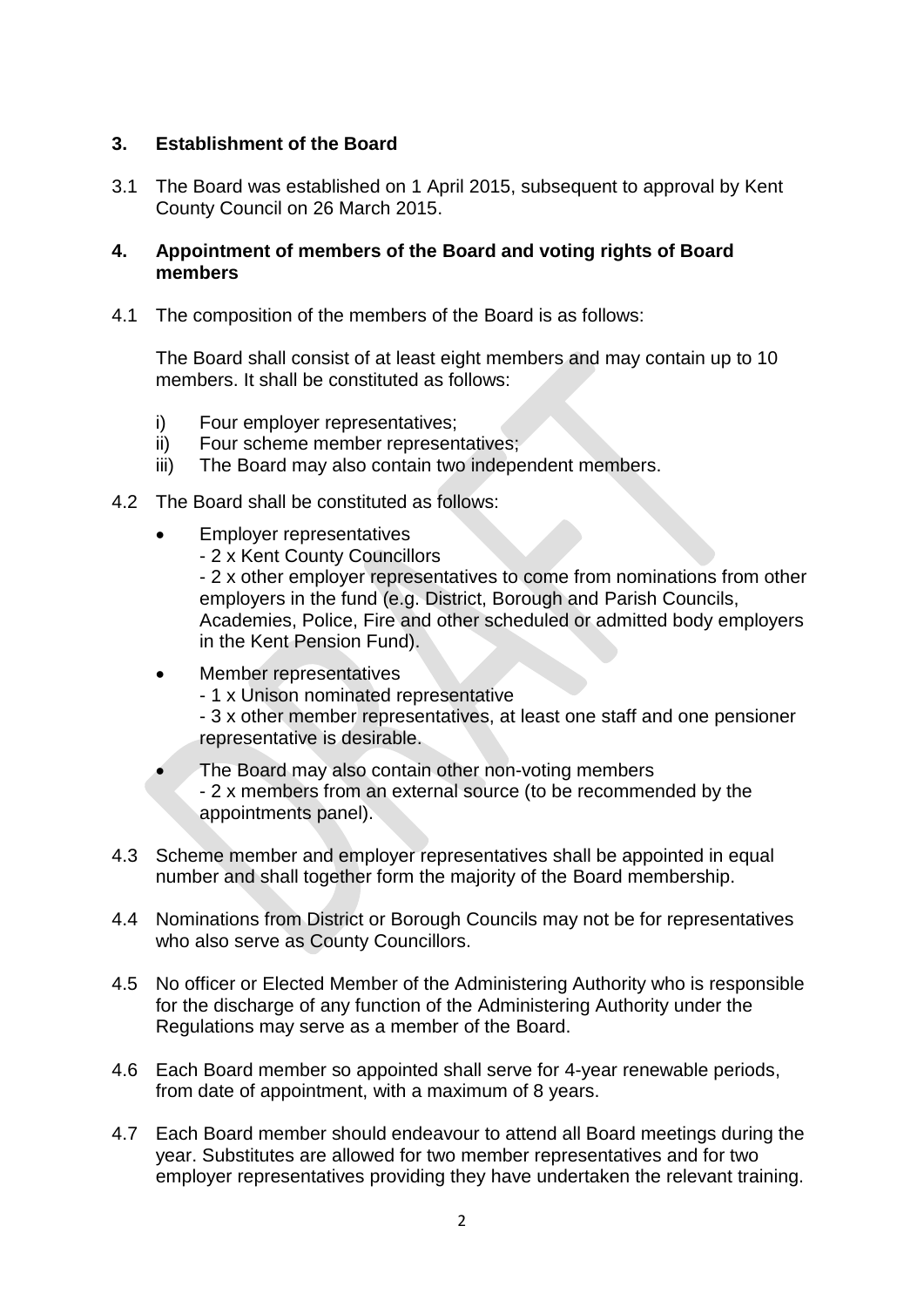- 4.8 Each employer representative on the Board should be able to demonstrate their capacity to represent scheme employers in the Kent Pension Fund.
- 4.9 Each member representative on the Board should be able to demonstrate their capacity to represent scheme members of the Kent Pension Fund.
- 4.10 Each Board member should participate in training when required.
- 4.11 Member representatives on the Board shall be appointed by the Scheme Manager following the approval of their nomination by the Appointments Panel made up of the following:
	- Chair of the Pension Fund Committee.
	- the Corporate Director of Finance (or their nominee),
	- the Head of Pensions and Treasury,
	- the General Counsel (or their nominee)
- 4.12 Each employer representative and member representative of the Board will have an individual vote on any matter needing a decision. Independent Members of the Board do not have voting rights. It is expected that the Board will, as far as possible, reach a consensus but any decision requiring a vote will be decided by simple majority.
- 4.13 Dual membership with the Pension Fund Committee of any type is not permitted.

#### **5. Appointment and duties of the Chair and Vice Chair of the Board**

- 5.1 The Chair shall be elected by the Board from among the full Board membership. Election of Chair will take place at the first meeting of the Board after the AGM of the Administering Authority.
- 5.2 One of the independent members may be appointed as Chair
- 5.3 The Vice Chair of the Board shall be elected by the Board from among its full membership. Election of Chair will take place at the first meeting of the Board after the AGM of the Administering Authority.
- 5.4 The Chair is responsible for agreeing the agenda for each meeting, ensuring that the meetings are properly conducted, decision making is clear and professional advice is followed. .
- 5.5 The Vice Chair shall undertake the duties of the Chair in the event of the Chair's absence.

#### **6. Notifications of appointments to the Board**

6.1 When appointments to the Board have been made, the Scheme Manager shall publish the name of the Board members, the process followed in the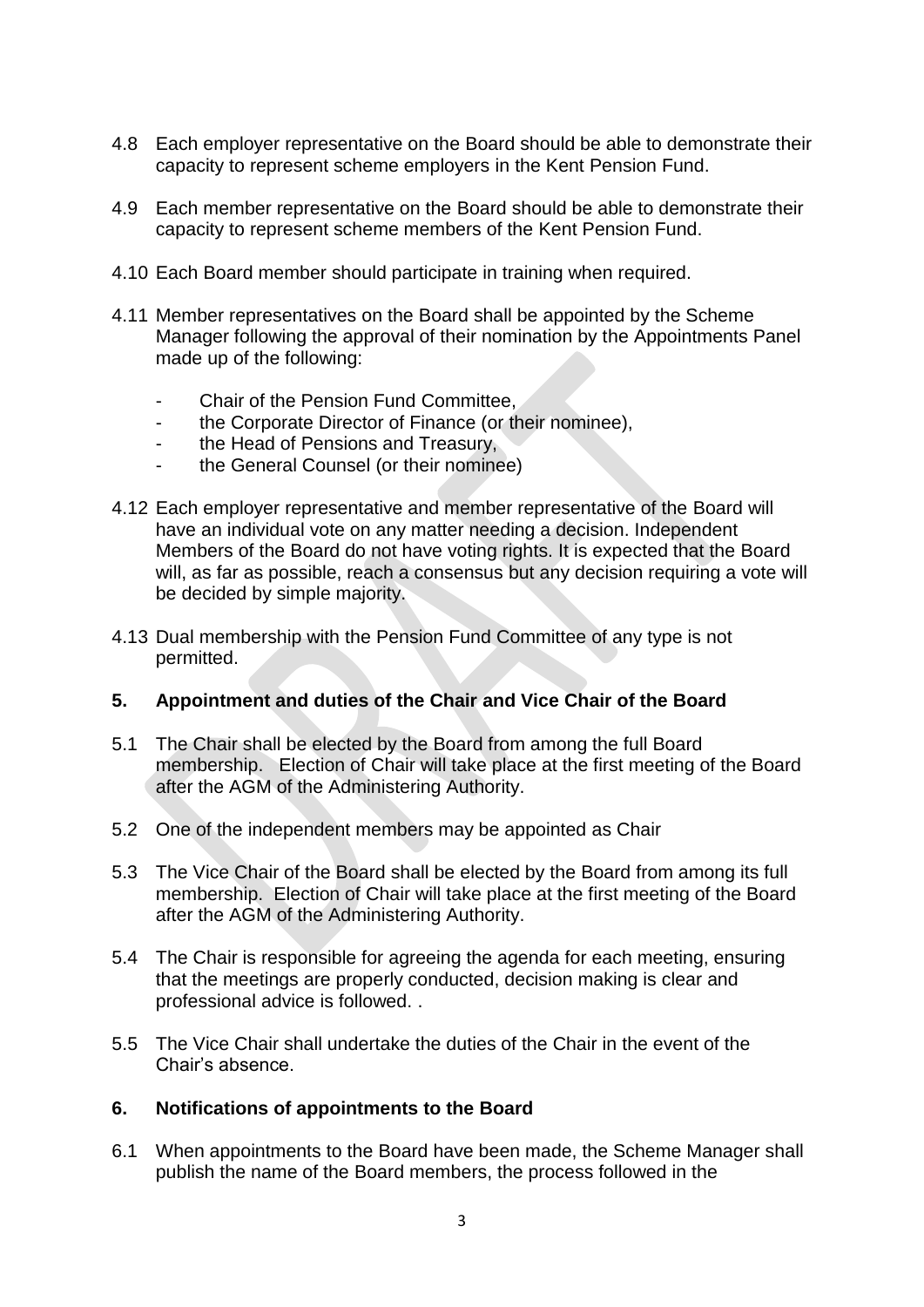appointment together with the way in which the appointment supports the effective delivery of the purpose of the Board.

## **7. Termination of membership of the Board**

- 7.1 Membership of the Board may be terminated where:
	- A Member has a conflict of interest which cannot be managed in accordance with the Board's conflicts policy
	- A member dies or becomes incapable of acting
	- A member of the Board is appointed to the Superannuation Fund Committee.
	- A member is appointed to the role of an officer of the Administering Authority with responsibility for the discharge of functions under the Regulations
	- A member resigns
	- A representative member ceases to represent his constituency, for example if an employer representative leaves the employment of his employer and therefore ceases to have the capacity to represent the Fund's employers; and
	- A member fails to attend 2 consecutive meetings, without reasonable explanation, or otherwise comply with the requirements of being a Board member, for example fails to attend the necessary knowledge and understanding training.

## **8. Conflict of Interests**

8.1 The Scheme Manager will approve a **Code of Conduct and Conflict of Interest Policy** (appendix 1) which will be adopted by the Board and by which members of the Board will need to abide. Members of the Board will provide any information the Scheme Manager reasonably requires from time to time to ensure that members do not have a conflict of interest.

## **9. Attendance and legislative requirements**

- 9.1 Board members shall endeavour to attend at least two Local Pension Board meetings per year.
- 9.2 Board members should also commit sufficient time in order to prepare for meetings, obtain and keep under review their knowledge and understanding**.**
- 9.3 Members of the Board should be aware that their individual legal responsibility begins from the date they take up their role on the Board.

## **10. Knowledge and Skills**

- 10.1 In accordance with section 248A of the Pensions Act 2004 ("the 2004 Act"), every individual who is a member of a Board must be conversant with:
	- i) the regulations governing the LGPS; and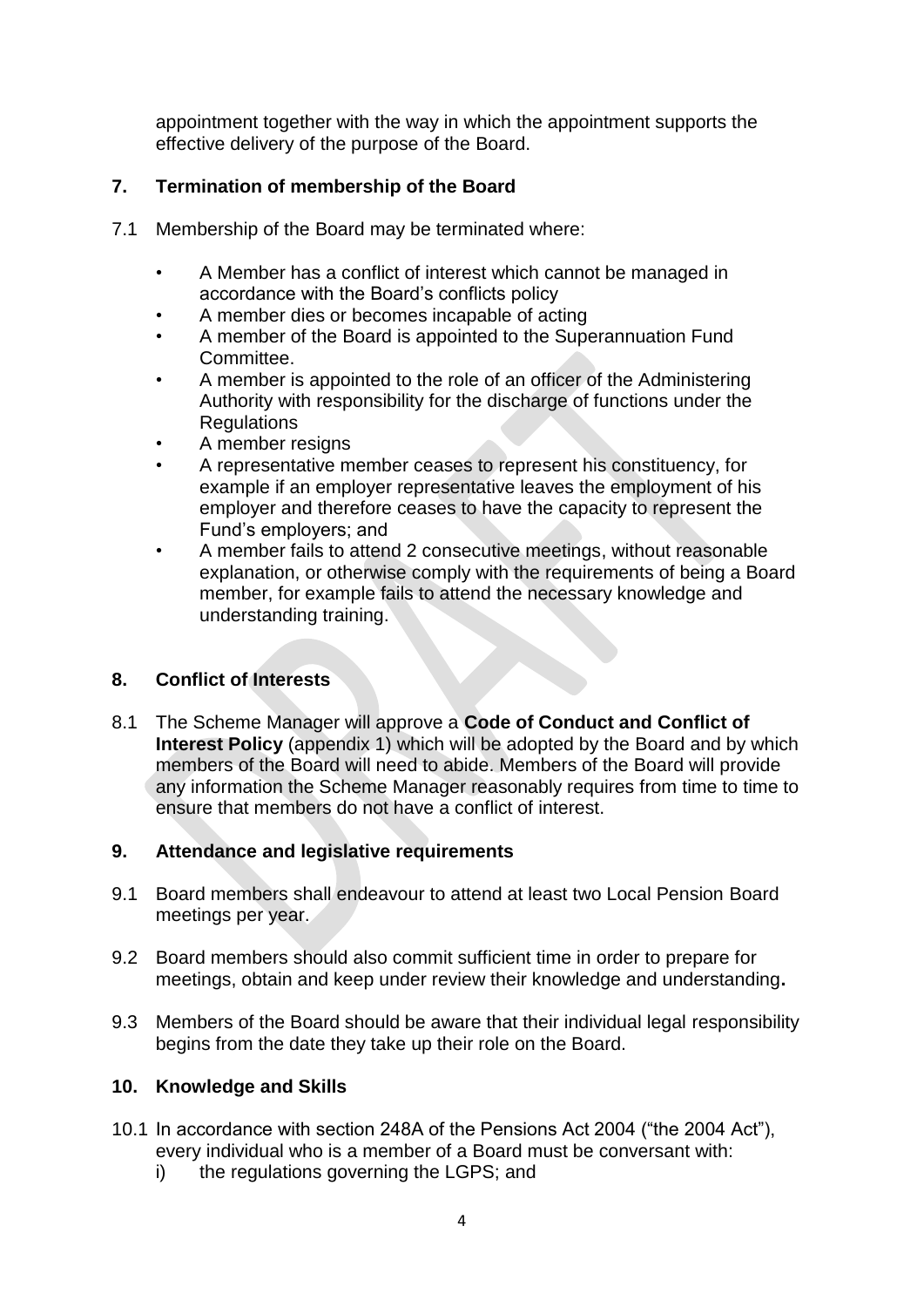- ii) any document or policy about the administration of the Fund.
- 10.2 Board members should also have a knowledge and understanding of:
	- i) the law relating to pensions; and
	- ii) such other matters as may be prescribed
- 10.3 The Board shall adhere to the Scheme Manager's Training Policy to address the knowledge and skills requirements that apply to Local Pension Board members under the 2004 Act.
- 10.4 It is for individual Board members to ensure they have the appropriate degree of knowledge and understanding to enable them to properly exercise their functions as a member of the Local Pension Board.
- 10.5 In line with this requirement, Board members are required to be able to demonstrate their knowledge and understanding and to refresh and keep their knowledge up to date. Local Pension Board members are therefore required to maintain a written record of relevant training and development.
- 10.6 Arrangements for training, facility time and expenses of and Pensions Board members are described in the Kent County Council constitution. This policy applies equally to all Board members.
- 10.7 The Fund's training policy was updated in March 2022. Board members have been provided with a copy of the Pension Fund training plan.
- 10.8 Members' training is regularly reviewed with support from officers and all additional costs of attending training courses are reimbursed from the Fund.

#### **11. Board Meetings: Notice and Public Access to Board Meetings and Information**

- 11.1 The Board will be generally supported in line with normal local government committee arrangements, including relevant access to information and transparency provisions.
- 11.2 There will be four scheduled meetings a year to enable the Board to discharge its functions effectively. Meetings may be held in person in Sessions House, County Hall, Maidstone, online via an appropriate virtual platform or as hybrid meetings, as decided by the Chair of the Board in consultation with the Board membership.
- 11.3 The Scheme Manager shall give notice to all Board members of every meeting of the Board, which will be held in public (apart from confidential matters). All members will normally be sent an agenda and papers at least five working days before the meeting unless an urgent meeting is required.
- 11.4 Any meeting of the Board will include provision for confidential matters or matters that would involve the likely disclosure of exempt information as specified in Part 1 of Schedule 12A of the Local Government Act 1972 to be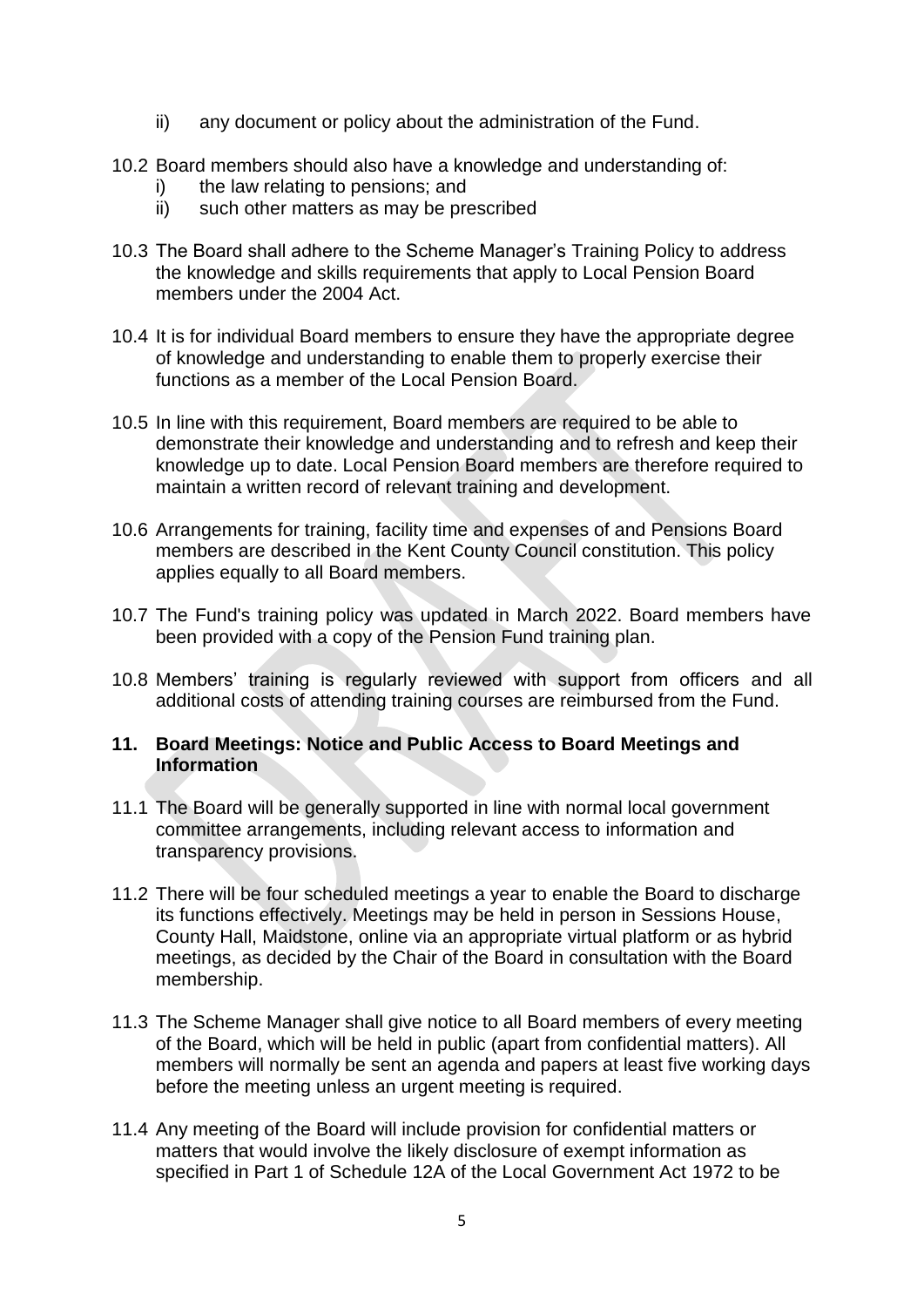dealt with privately in Part 2 and any documents in connection with such maters will be dealt with confidentially.

- 11.5 The Scheme Manager shall ensure that a formal record of Board proceedings is maintained.
- 11.6 All agendas, reports and minutes will be available on the website except for any confidential or exempt matters.
- 11.7 In accordance with the Public Service Pensions Act 2013, the Administering Authority shall publish information about the Board to include:
	- i) the names of the Board members and their contact details;
	- ii) the representatives of employers and members of the Board;
	- iii) the role of the Board;
	- iv) the Terms of Reference.

#### **12. Quorum**

12.1 The Board shall have a quorum of a third of the membership, or no fewer than three members which should always include the Chair or the Vice Chair, at least one employer representative and at least one member representative.

#### **13. Board Costs and Budget**

- 13.1 The Board is to be provided with adequate resources to fulfil its role. In doing so, the budget for the Board will be met from the Kent Pension Fund.
- 13.2 The Board will seek approval from the Director of Finance for any expenditure it wishes to make.

#### **14. Core Functions of the Board**

- 14.1 The first core function of the Board is to assist the Scheme Manager in securing compliance with the Regulations, any other legislation relating to the Scheme and requirements imposed by the Pensions Regulator in relation to the Scheme.
- 14.2 The second core function of the Board is to ensure the effective and efficient governance and administration of the Scheme.
- 14.3 In support of its core functions the Board may request information from the Kent Pension Fund Committee with regard to any aspect of the Scheme Manager function. Any such request should be reasonably complied with.
- 14.4 The Board may make recommendations to the Kent Pension Fund Committee. These recommendations should be given due consideration and a response made to the Board within a reasonable period of time.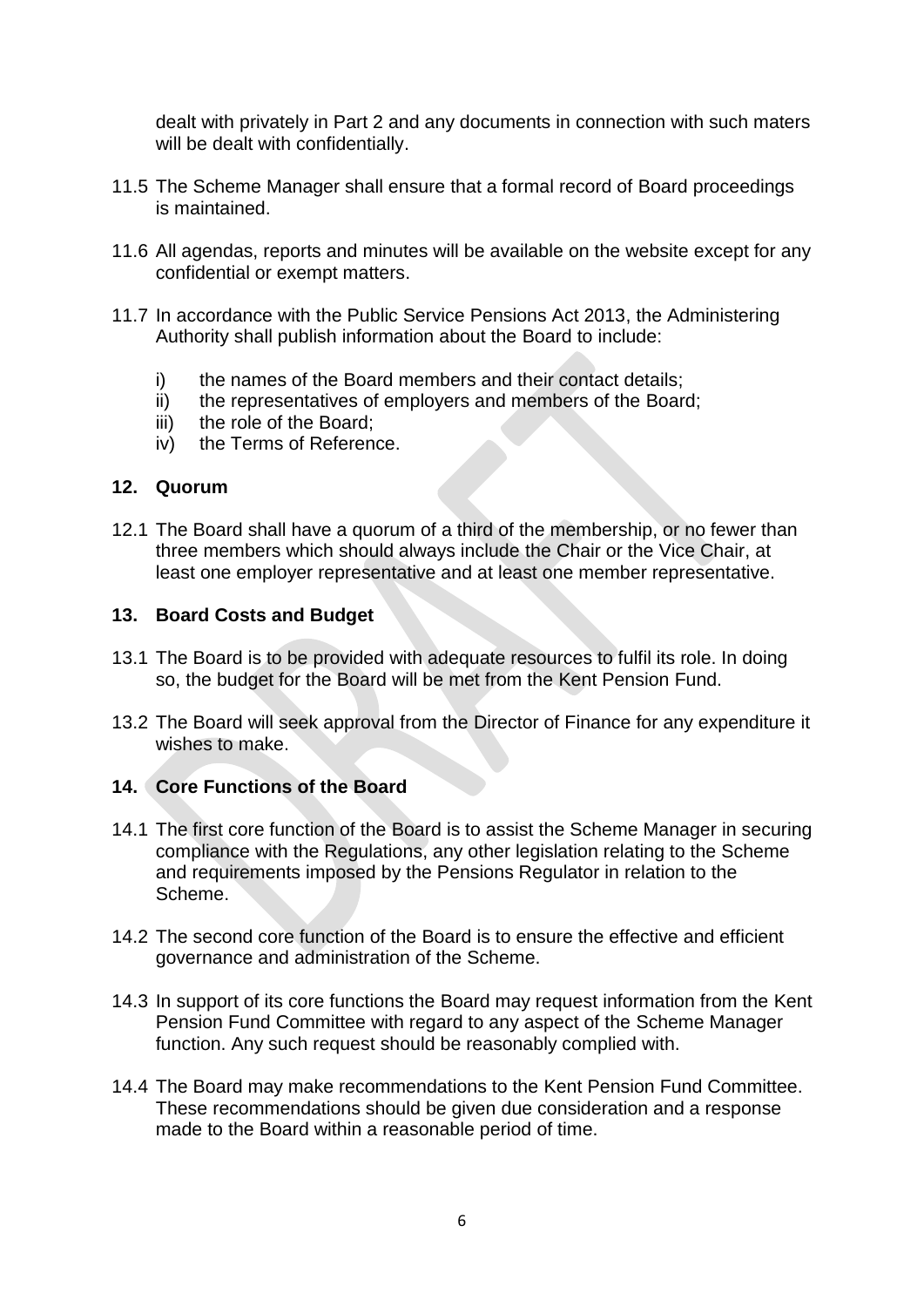#### **15. Reporting Arrangements**

- 15.1 The Board should report to the Kent Pension Fund Committee in the first instance.
- 15.2 On receipt of a report from the Board, the Kent Pension Fund Committee should consider and respond to the Board within a reasonable period of time.
- 15.3 Where the Board is satisfied that there has been a breach of regulation which is reported to the Kent Pension Fund Committee and is not rectified within a reasonable period of time the Board has a duty to escalate this perceived breach
- 15.4 The appropriate internal route for escalation is the Head of Pensions and Treasury.
- 15.5 The Board may report concerns to the LGPS Scheme Advisory Board subsequent to the internal route for escalation.
- 15.6 Board members are subject to the requirement to report breaches of law to the Pension Regulator under the Act and the Code,

#### **16. Board Review Process**

16.1 The Board will undertake each year a formal review process to assess how well it and the members are performing with a view to seeking continuous improvement in the Board's performance.

#### **17. Advisors to the Board**

- 17.1 The KCC Corporate Director of Finance will be responsible for providing professional advice to the board and clerking will be provided by KCC Democratic Services.
- 17.2 The Board may be supported in its role and responsibilities through the appointment of advisors and shall, subject to any applicable regulation and legislation from time to time in force, consult with such advisors to the Board and on such terms as it shall see fit to help better perform its duties.

### **18. Code of Conduct**

18.1 The Scheme Manager will approve a **Code of Conduct and Conflict of Interests Policy** (appendix 1) which will be adopted by the Board and which members of the Board will need to abide by.

## **19. Data Protection and Freedom of Information**

19.1 The Board and its members will need to comply with the Scheme Manager's Data Protection and Freedom of Information Policy.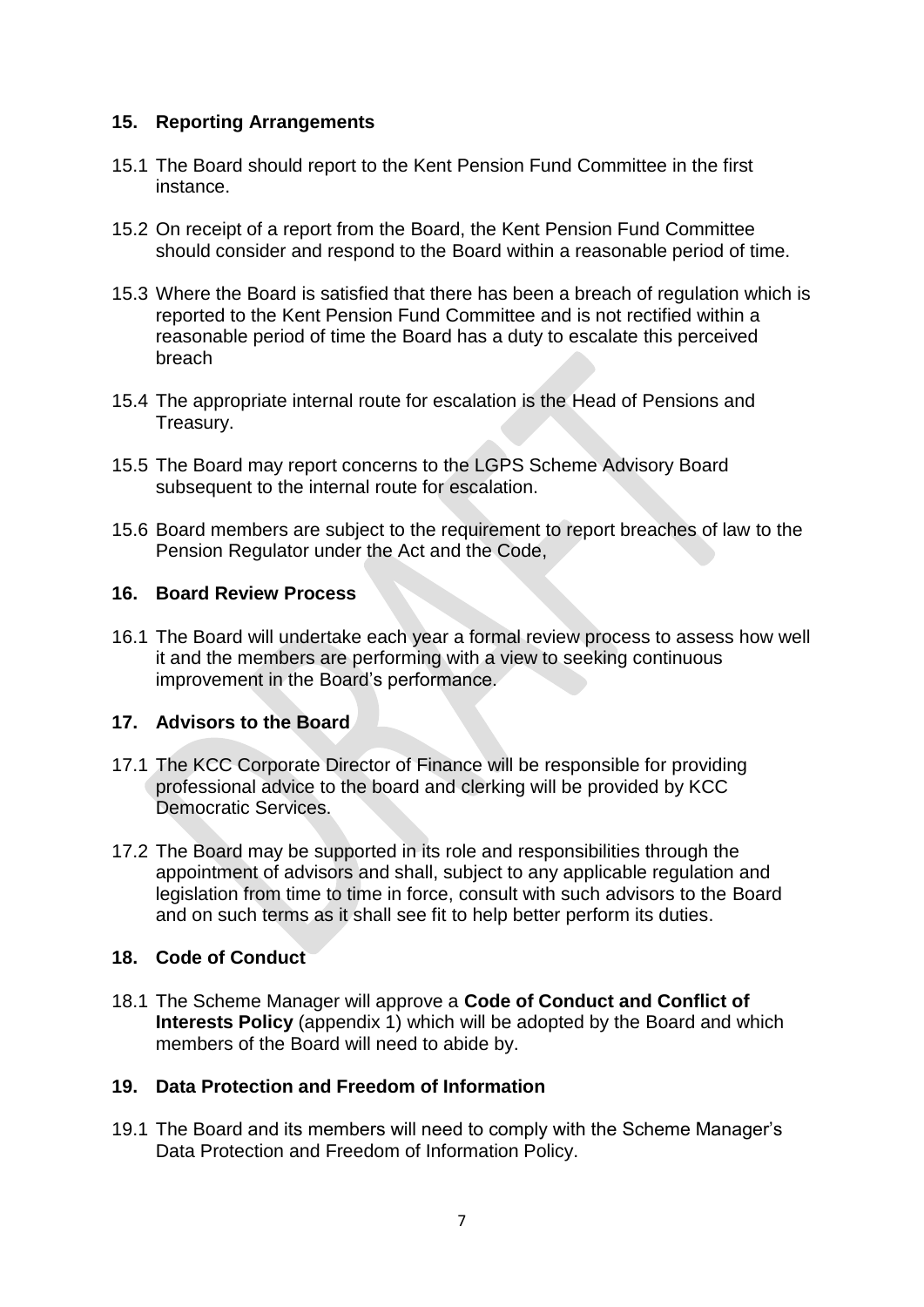#### **20. Accountability**

20.1 The Board will be collectively and individually accountable to the Scheme Manager and to the Pensions Regulator.

### **21. Acceptance and Review of Terms of Reference**

- 21.1 These Terms of Reference will be reviewed every three years and when significant changes to the Regulations occur.
- 21.2 The revised Terms of Reference were agreed by County Council on………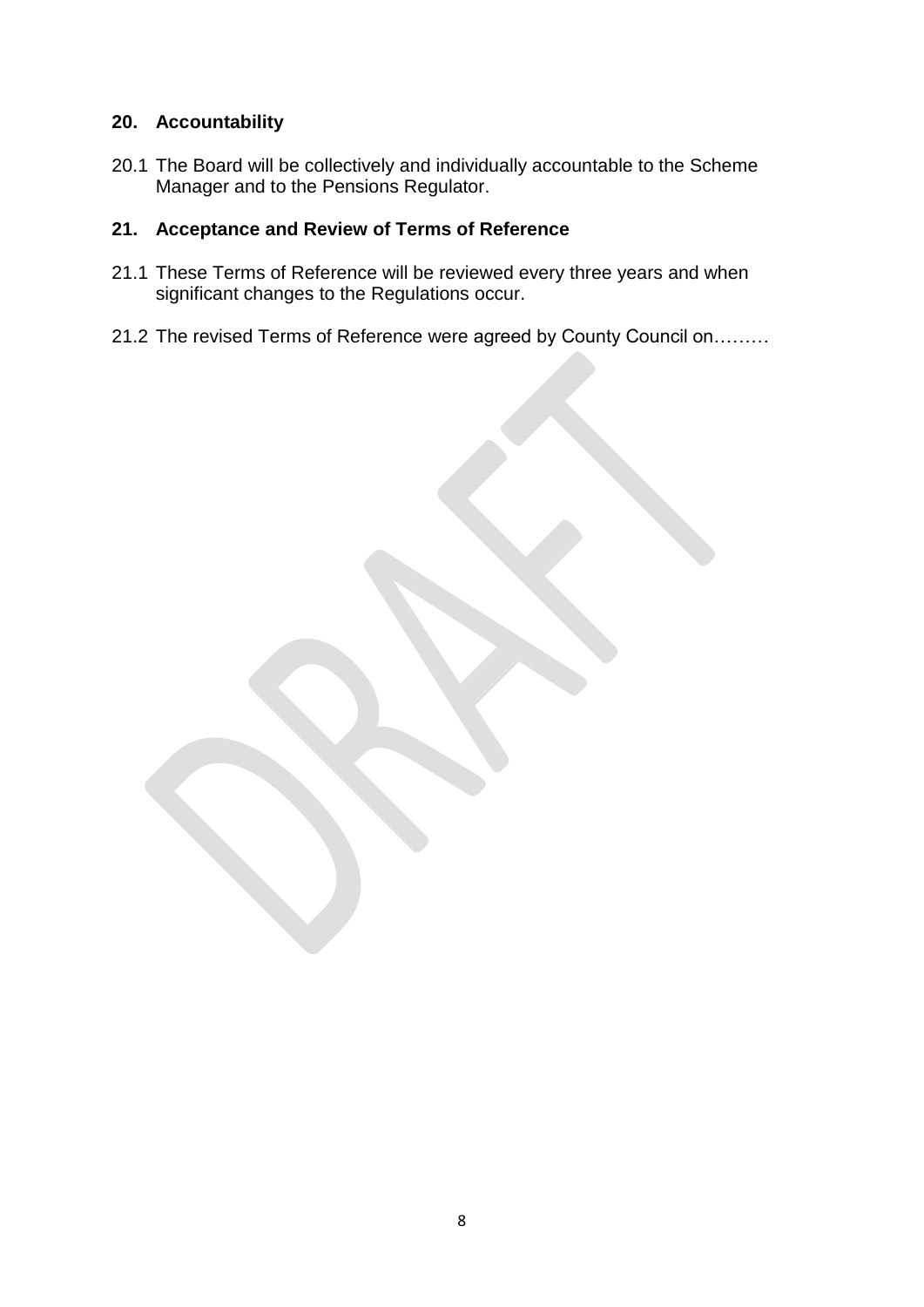## **Appendix 1**

## **THE KENT LOCAL PENSION BOARD**

## CODE OF CONDUCT & CONFLICT OF INTEREST POLICY

#### **1. Code of conduct**

- 1.1 As members of a publicly funded body with a responsibility to discharge public business members the Local Pension Board should have the highest standards of conduct.
- 1.2 Local Pension Board members should have regard to the Seven Principles of Public life:
	- **Selflessness**
	- Integrity
	- **Objectivity**
	- Accountability
	- Openness
	- Honesty
	- Leadership
- 1.3 Accordingly Local Pension Board members should:
	- Act solely in the public interest and should never improperly confer an advantage or disadvantage on any person or act to gain financial or other material benefits for yourself, your family, a friend or close associate.
	- You must not place yourself under a financial or other obligation to outside individuals or organisations that might seek to influence you in the performance of your official duties.
	- When carrying out your public duties you must make all choices on merit and must be impartial and seen to be impartial.
	- You must co-operate fully with whatever scrutiny is appropriate to your role.
	- You will on occasions be privy to confidential and sensitive information, such as personal information about someone, or commercially sensitive information which, if disclosed, might harm the commercial interests of the Council or another person or organisation. This information must not be revealed without proper authority.
	- You must, when using or authorising the use by others of the resources of your authority, ensure that such resources are not used improperly for political purposes (including party political purposes) and you must have regard to any applicable Local Authority Code of Publicity made under the Local Government Act 1986.
	- You must promote and support high standards of conduct when serving in your public post, in particular as characterised by the above requirements, by leadership and example.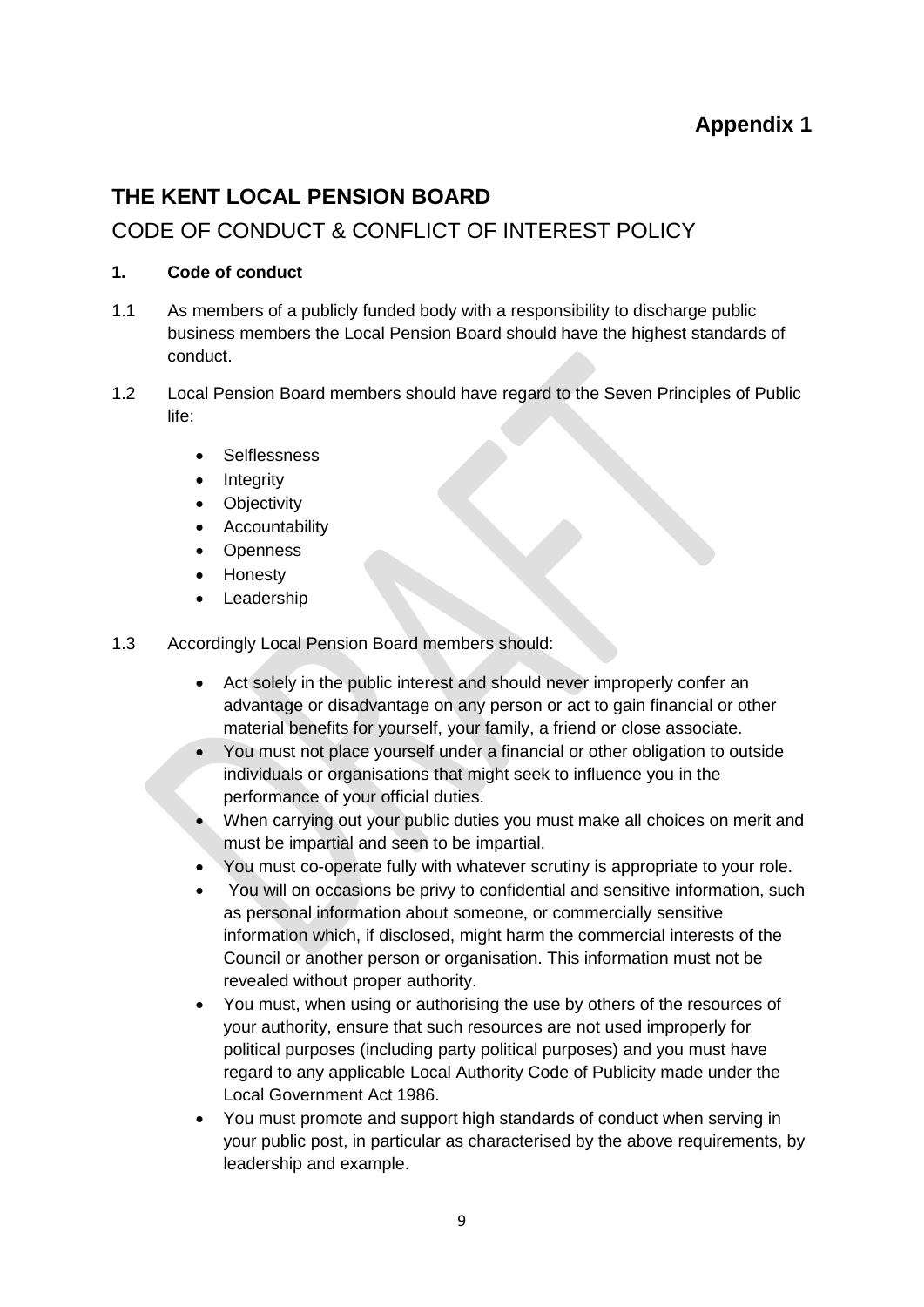- In addition to compliance with the Kent Local Pension Board Code of Conduct & Conflict of Interests Policy, you will sign adherence to the Conflict of Interest Declaration and declare any further potential conflicts of interest that may arise once appointed as a member ;
- You should comply with the Kent Local Pension Board Code of Conduct & Conflict of Interests Policy in addition to existing compliance with any Councillor or Officer Codes of Conduct that may apply to you.

#### **2. Conflict of interest**

- 2.1 The Public Service Pensions Act 2013, Section 5(4) requires that any member of a Pension Board must not have a "conflict of interest", which is defined in Section 5(5) as a "financial or other interest which is likely to prejudice the person's exercise of functions as a member of the board, but does not include a financial or other interest arising merely by virtue of membership of the scheme or any connected scheme."
- 2.2 A conflict of interest exists where there is a divergence between the individual interests of a person and their responsibility towards the Local Pension Board, such that it might be reasonably questioned whether the actions or decisions of that person are influenced by their own interests. A conflict of interest would prejudice an individual's ability to perform their duties and responsibilities towards the Local Pension Board in an objective way.
- 2.3 An example of a potential conflict of interest could be:
	- A Local Pension Board member pay be required to review a decision which may be, or appear to be, in opposition to another interest or responsibility;  $e.g(s)$ :
		- a review of a decision which involves the use of departmental resource in the function of the Local Pension Board, whilst at the same time being tasked with reducing this departmental resource by virtue of their employment;
		- a Local Pension Board member could also be employed or have an interest in either privately or as part of the Council in a service area of the Council for which the Local Pension Board has cause to review; an independent member of the Local Pension Board may have a conflict of interest if they are also advising the Scheme Manager.
- 2.4 All prospective Local Pension Board members are required to complete the **Kent Local Pension Board Conflict of interest declaration** before they are appointed to the Local Pension Board.
- 2.5 All appointments to the Local Pension Board should be kept under review by the Local Pension Board.
- 2.5 It is the duty of any appointed Local Pension Board member to declare any potential conflict of interest. This declaration should be made to the Chair of the Local Pension Board in the first instance or to the Scheme Manager and recorded in a register of interests.